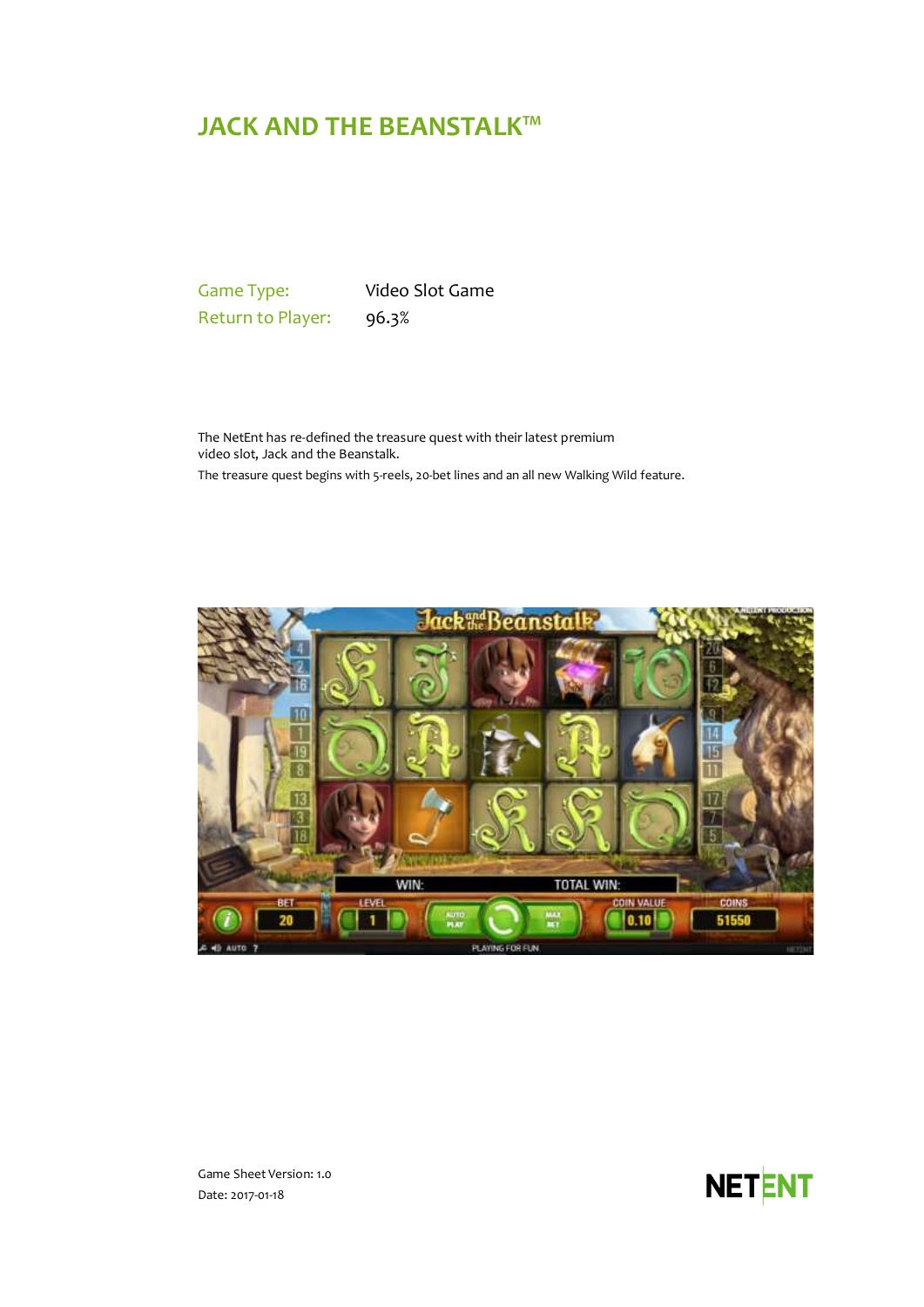| <b>GENERAL INFORMATION</b>                                                    |                                                                                                                                                                                                                                                                                                                                                                                                                                                                                                               |  |
|-------------------------------------------------------------------------------|---------------------------------------------------------------------------------------------------------------------------------------------------------------------------------------------------------------------------------------------------------------------------------------------------------------------------------------------------------------------------------------------------------------------------------------------------------------------------------------------------------------|--|
| Game Type                                                                     | Video Slot Game                                                                                                                                                                                                                                                                                                                                                                                                                                                                                               |  |
| Reel Type                                                                     | <b>Spinning Reels</b>                                                                                                                                                                                                                                                                                                                                                                                                                                                                                         |  |
| Reels, Lines                                                                  | 5 reels, 3 rows, 20 bet lines (fixed)                                                                                                                                                                                                                                                                                                                                                                                                                                                                         |  |
| Default Bet Levels                                                            | $1 - 10$                                                                                                                                                                                                                                                                                                                                                                                                                                                                                                      |  |
| Default Coin Values $(\epsilon)$                                              | 0.01, 0.02, 0.05, 0.1, 0.2, 0.5                                                                                                                                                                                                                                                                                                                                                                                                                                                                               |  |
| Default Min / Max Bet $(\epsilon)$                                            | 0.2 / 100                                                                                                                                                                                                                                                                                                                                                                                                                                                                                                     |  |
| Minimum Free Round Values<br>(Please check your current free<br>round values) | Bet level 1, 20 bet lines, €0.01 coin value (cost €0.20)                                                                                                                                                                                                                                                                                                                                                                                                                                                      |  |
| <b>GAME FEATURES</b>                                                          |                                                                                                                                                                                                                                                                                                                                                                                                                                                                                                               |  |
|                                                                               | • Walking Wild Substitution.                                                                                                                                                                                                                                                                                                                                                                                                                                                                                  |  |
|                                                                               | Wild symbols pay coin win x3.                                                                                                                                                                                                                                                                                                                                                                                                                                                                                 |  |
|                                                                               | Treasure Collection in Free Spins.                                                                                                                                                                                                                                                                                                                                                                                                                                                                            |  |
| <b>PAYOUT</b>                                                                 |                                                                                                                                                                                                                                                                                                                                                                                                                                                                                                               |  |
| Return to Player                                                              | 96.3%                                                                                                                                                                                                                                                                                                                                                                                                                                                                                                         |  |
| Default Maximum Win                                                           | €15 000 / 30 000 coins – on a single bet line                                                                                                                                                                                                                                                                                                                                                                                                                                                                 |  |
| Hit Frequency                                                                 | 34.4%                                                                                                                                                                                                                                                                                                                                                                                                                                                                                                         |  |
| <b>RESPONSIBLE GAMING</b>                                                     |                                                                                                                                                                                                                                                                                                                                                                                                                                                                                                               |  |
| Player Limits                                                                 | • Player and casino operator can set the following play limits: Bet & loss<br>per session, day, week or month. Block all play for a specified period<br>of time. Restrict session play length in minutes.<br>• Playing for real is restricted by player account funds (i.e. cannot play<br>for credit).<br>• (Italy jurisdiction only) Player can initially have a maximum of 1.000 $\epsilon$ in<br>the wallet. Since each game is a user session, the player's wallet may<br>exceed this limit during play. |  |
| Other                                                                         | • Play for Fun<br>Variable coin values<br>Variable bet levels<br>G <sub>4</sub> mode                                                                                                                                                                                                                                                                                                                                                                                                                          |  |
| <b>TECHNICAL INFORMATION</b>                                                  |                                                                                                                                                                                                                                                                                                                                                                                                                                                                                                               |  |
| Game ID                                                                       | jackandbeanstalk_not_mobile (basic wallet)<br>jackandbeanstalk not mobile sw (seamless wallet)                                                                                                                                                                                                                                                                                                                                                                                                                |  |
| Display Resolution                                                            | 1280 x 720                                                                                                                                                                                                                                                                                                                                                                                                                                                                                                    |  |
| Aspect Ratio                                                                  | 16:9                                                                                                                                                                                                                                                                                                                                                                                                                                                                                                          |  |
| Technology                                                                    | HTML5                                                                                                                                                                                                                                                                                                                                                                                                                                                                                                         |  |
| Deployment                                                                    | Refer to CasinoModule Help for information about launching<br>CasinoModule games.                                                                                                                                                                                                                                                                                                                                                                                                                             |  |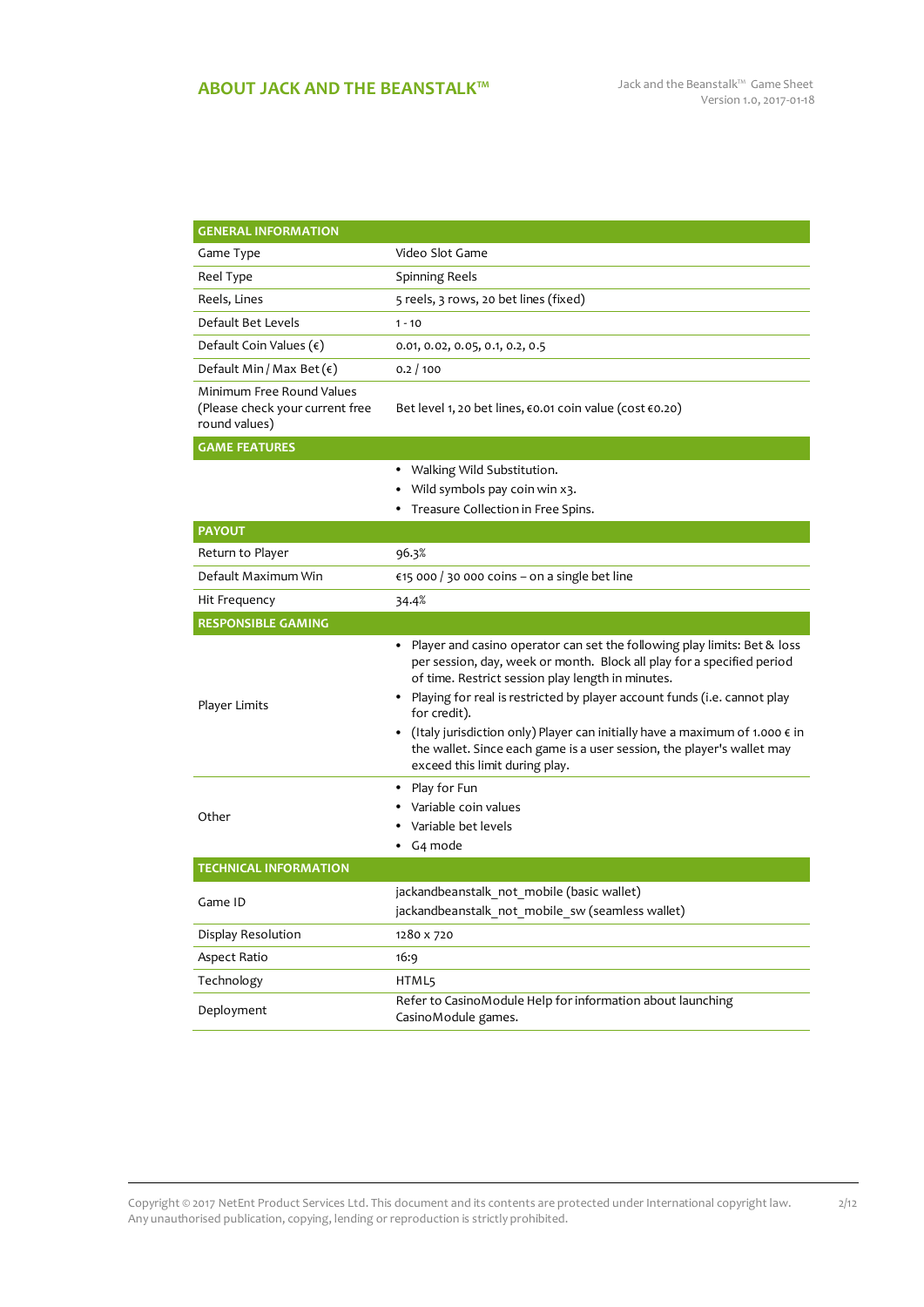<span id="page-2-0"></span>

Intro screen

# **Game Theme Graphics**

The classic tale of Jack and the Beanstalk revived with our latest premium video slot. Experience a whole new level of excitement where Jack take players on an adventure ride to the reels of giants and riches.



Rows, reels and bet lines



15 reels spinning



Medium Win Symbol Animation

# **Main Game**

Players can select the coin value and bet level before spinning the reels.

 **Game actions**. The buttons on the key pad perform the following different game actions:



AUTO<br>PLAY

decrease faster, the player can click and drag the slider below. Clicking the Spin button starts a game round at the current bet level and coin value. Clicking this button changes the bet level to 10 and starts a game round. Clicking the left and right arrows increases and decreases the coin value to the next level. To increase or decrease faster, the player can

click and drag the slider below. Players can open the Autoplay options window by clicking this button.

- **Game rounds**. When the player clicks the Spin button, the amount bet is debited from the current credit (available coins and credit). The reels automatically come to rest. When G4 mode is disabled, the player can stop the reels during the initial spin by clicking the spin button.
- **Game results**. At the end of the game round, the game highlights which lines are winners and how much has been won on each line. The total winnings are added together and shown in the Win box. The amount won is added to the cash and displays in the game panel.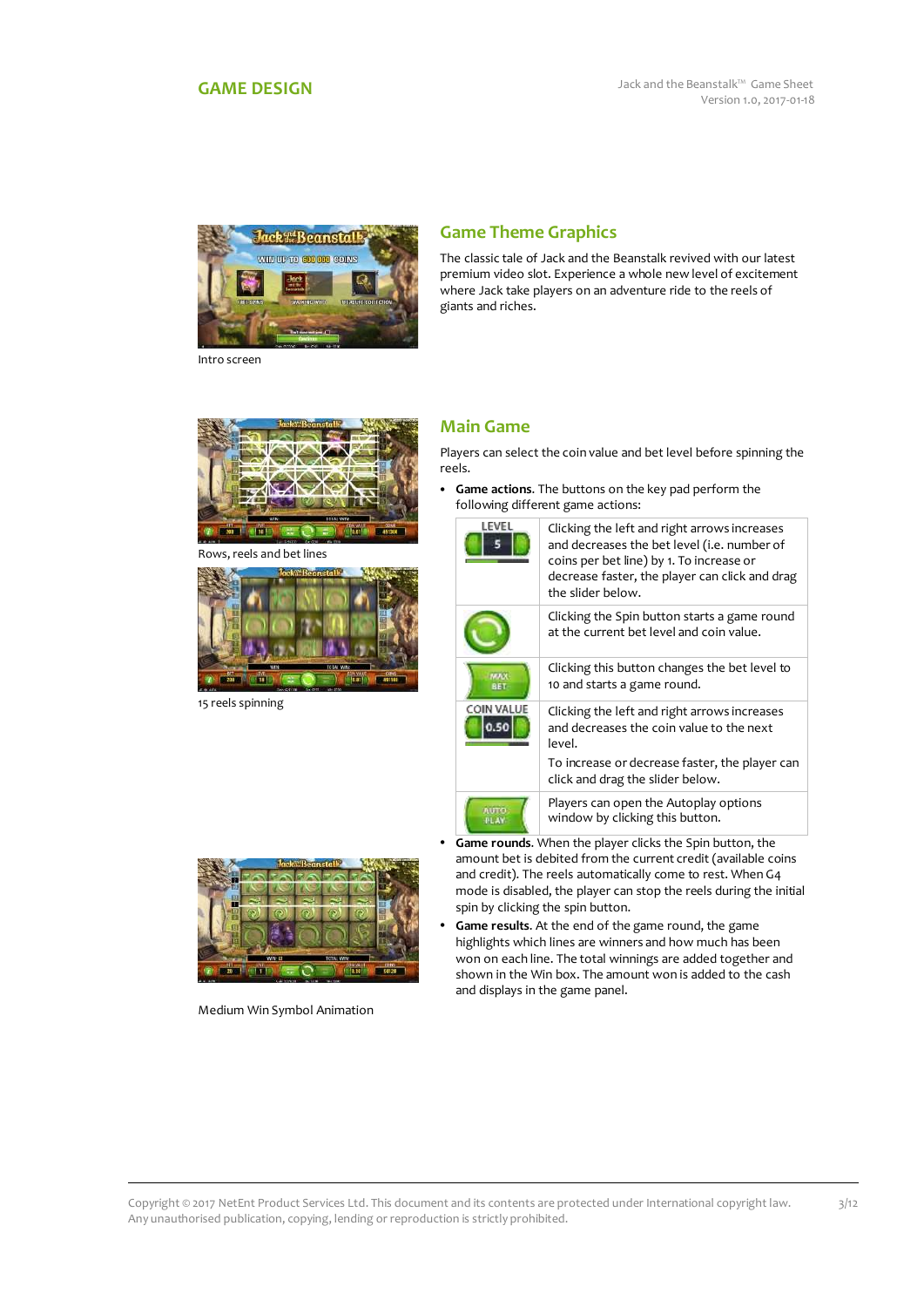

Big Win Presentation

# **Big Win**

The Big Win presentation in Jack and the Beanstalk gives players a chance to see Jack at his happiest. Jack jumps out from the door of his cottage and cheers as the reels light up with a spectacle of lights and sounds.



Walking Wild Re-Spin in the Main game

# **Walking Wilds**

The featured Walking Wild in Jack and the Beanstalk is what online video slot gaming is all about. Satisfaction is guaranteed when a Wild hits the reels. In addition to the animations and sounds, wins with Wilds are tripled. The sky is truly the limit here in this all around fun-filled premium video slot game.

**Main Game / Free Spins.** Walking Wilds in the main game as well as in Free Spins can appear on any of the reels and progressively move to the leftmost reel after each re-spin. After a re-spin on reel one the Wild symbol disappears from the reels.



Free Spins Intro Screen



Regular Wild



Key Symbol



Free Spins Wilds / Treasures

# **Free Spins and Treasure Collection**

The Treasure Collection feature in Free Spins is another reason that sets NetEnt apart from others in the industry. Jack and the Beanstalk offers players an online gaming experience that can only be found in one of NetEnt's premium video slots.

- **Treasure Collection Feature.** After Jack is snatched up by the beanstalk and taken to the clouds, the players notice that in addition to the animations and changing of the reels, Jack takes players even closer to his goal of collecting the treasures of the castle. For every three Keys collected from the 5th reel, players notice that any Wild symbol appearing on the reels is transformed into one of the following Wilds:
- **Double Stacked Wild of two Money Bags.** True to the tale Jack brings money bags to the reels taken from the giant's castle. Any Wild appearing on the reels after 3 keys are collected, transform into a Double Stacked Wild.
- **Triple Stacked Wild of Three Golden Hens.** Jack wants to find the hen that lays golden eggs. Players lucky enough to hang around the clouds with Jack and collect a total of 6 Keys unlock the triple Stacked Wild.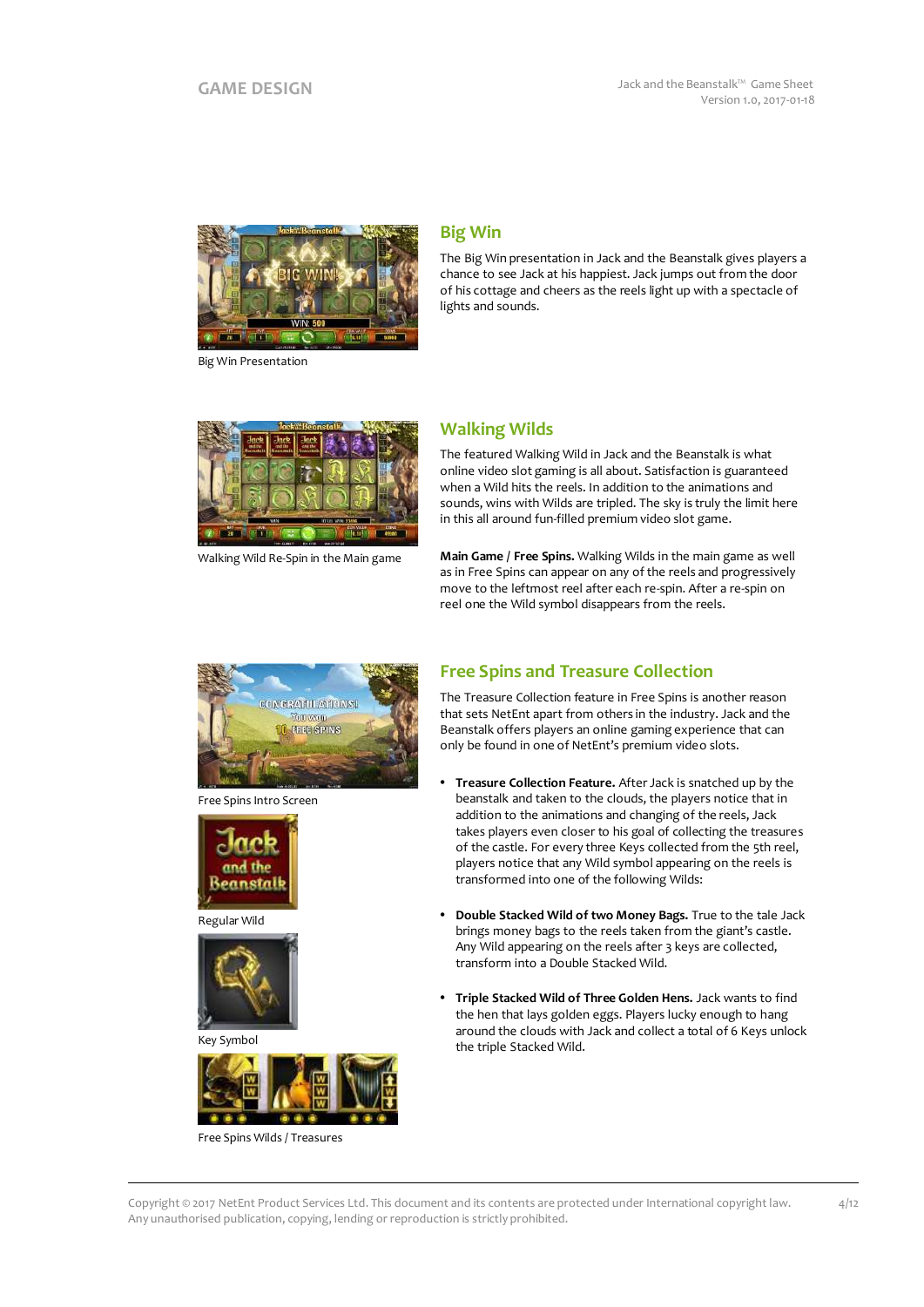

Treasure Collection in Free Spins with a Triple Stacked Golden Hen Wild and an Expanding Golden Harp

 **Expanding Golden Harp Wild.** Above all Jack wants the talking golden harp. When a total of 9 Key symbols are collected the Expanding Golden Harp is unlocked.

As if the story was ripped from the pages of a book and came to life on the reels, Free Spins in Jack and the Beanstalk bring the classic tale of Jack and his heroic adventure to life.



Video Slot Elements

# **Video Slot Elements**

The standard NetEnt video slot display area, keypad, and game panel are used in Jack and the Beanstalk. Players use the following game elements to perform the following actions.

- **Information Table.** Displays the in-game paytable.
- **LEVEL.** Increases or decreases the number of bet levels.
- **AUTOPLAY** or **AUTO.** Changes the autoplay settings, and/or set the game to play a selected number of rounds.



- Starts a game round at the current bet level.
- **MAX BET.** Starts a game round at the maximum bet level and lines, and current coin value.
- **COIN VALUE.** Increases or decreases the coin value.
- Opens the game settings menu.
- Displays the game rules.



Paytable page 1

# **Information Button**

Jack and the Beanstalk has a six page paytable that displays the payout for each winning combination, including symbol combinations, Walking Wilds and the Free Spins feature. Left and right arrows move the player between the paytable pages.

- **Page 1.** Displays information about the Scatter symbol and explains Free Spins retrigger.
- **Page 2.** Gives detailed information about the Walking Wild and the Re-Spin features.
- **Page 3.** Explains how the treasure Collection in Free Spins activates. In addition this page explains each Free Spins Wild symbol with detailed explanations.
- **Page 4.** Displays information about medium win symbols: Jack, Giant, Goat, Axe and Water Can
- **Page 5.** Displays information about low win symbols: A,K,Q,J and 10
- **Page 6.** Displays the games 20 bet lines.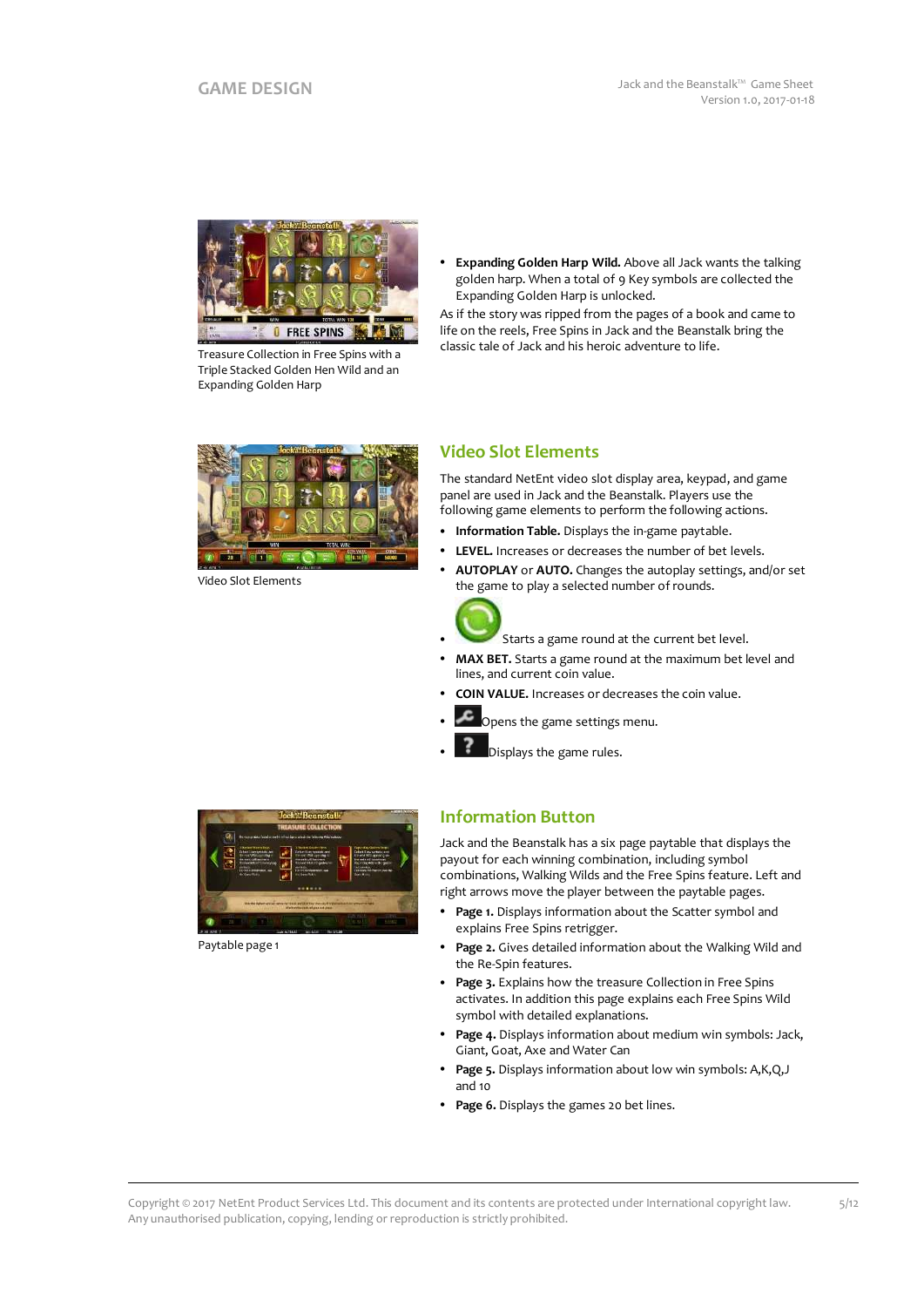6/12

# **Bet Lines**

| 更显现现现                                | $2$ and $\sim$      | 能数数提展           | 4                           | 開題■開題                            |
|--------------------------------------|---------------------|-----------------|-----------------------------|----------------------------------|
| 1 <mark>-----</mark>                 |                     | $3 \frac{1}{2}$ | <b>SHIP</b>                 | $5 - 1$                          |
| 6 <b>10</b>                          | 自言言論論<br>$7 - 1$    | 8 <b>HELE</b>   | 9<br><b>E</b> N 200         | 10 <mark>4 4 2</mark>            |
| 言葉書言語<br><b>THE</b><br>$\mathbf{11}$ | 12<br><b>ALBERT</b> | HH<br>13        | 14<br>a <mark>sebela</mark> | 15 <mark>av<sub>a</sub>ua</mark> |
| 16                                   | HUL                 | 18              | 19                          | 20                               |
| <b>.</b>                             | 17                  | <b>SHIP</b>     | <b>HULL</b>                 | <b>Tara</b>                      |

Copyright © 2017 NetEnt Product Services Ltd. This document and its contents are protected under International copyright law. Any unauthorised publication, copying, lending or reproduction is strictly prohibited.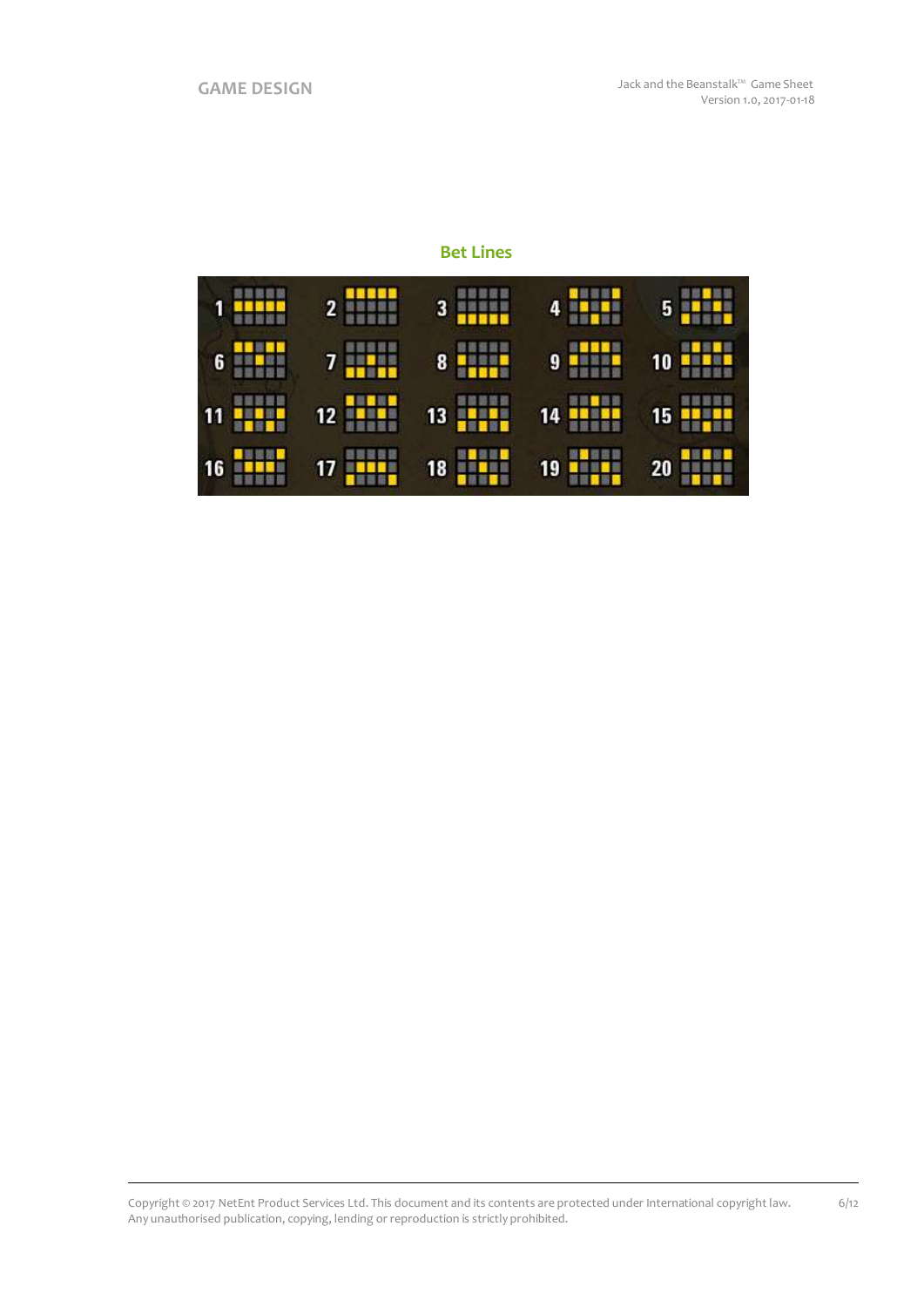### <span id="page-6-0"></span>**Payout Summary**

### GAME RETURN TO PLAYER (RTP)

- Total game: 96.3%
- Main game: 71.5%
- Free Spins: 24.8%

### HIT FREQUENCY

- Main game: 34.4%
- Free Spins: 33.9%
- Into Free Spins: 0.59%

#### MAXIMUM PAYOUT

- Free Spins: €15 000 / 30 000 coins on a single bet line
- Free Spins: €300 000 / 600 000 coins max coinciding win
- Main Game: €5 000 / 10 000 coins on a single bet line
- Main Game: €100 000 / 200 000 coins max coinciding win
- Wild Respins: €15 000 / 30 000 coins
- Wild Respins: €300 000 / 600 000 coins max win in feature

**Note**: The maximum win of a game round may be higher than the maximum coinciding win, since a game round may include several spins.

### PAYOUT RULES IN MAIN GAME

- Bet line wins are multiplied by the number of coins bet per bet line.
- Wild symbol substitutes for all symbols except Scatter and Key symbols.
- Only the highest win on the bet line is paid.
- Bet line wins pay if in succession from leftmost to right.
- Simultaneous wins on different bet lines are added.

### PAYOUT RULES IN FREE FALL

- 3+ Scatter symbols activate 10 Free Spins.
- 3+ Scatter symbols during Free Spins activate 5 additional Free Spins.
- Free Spins are played at the same bet as the round activating Free Spins.

### **Paytable**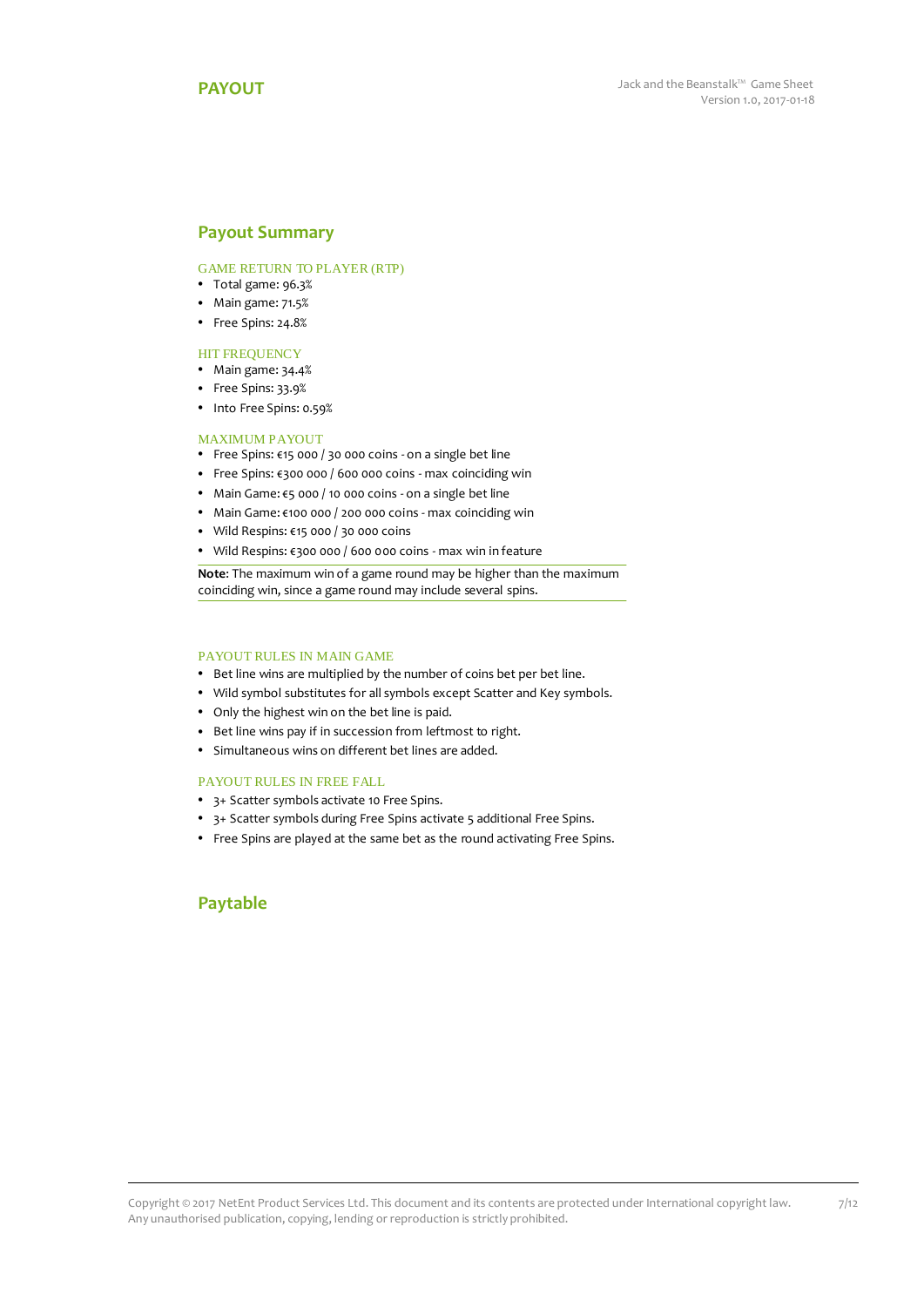



2 Stacked Money Bags<br>Collect 3 key symbols, and<br>the next Wild appearing on the reels will become a Stacked Wild of 2 money bag

For more information, see the Game Rules



 $0.000000$ 

**Expanding Golden Harps**<br>Collect 9 key symbols, and the next Wild appearing on the reels will become an Expanding Wild with a golden harp symbol.

For more information, see the Game Rules

8/12

Paytable page 3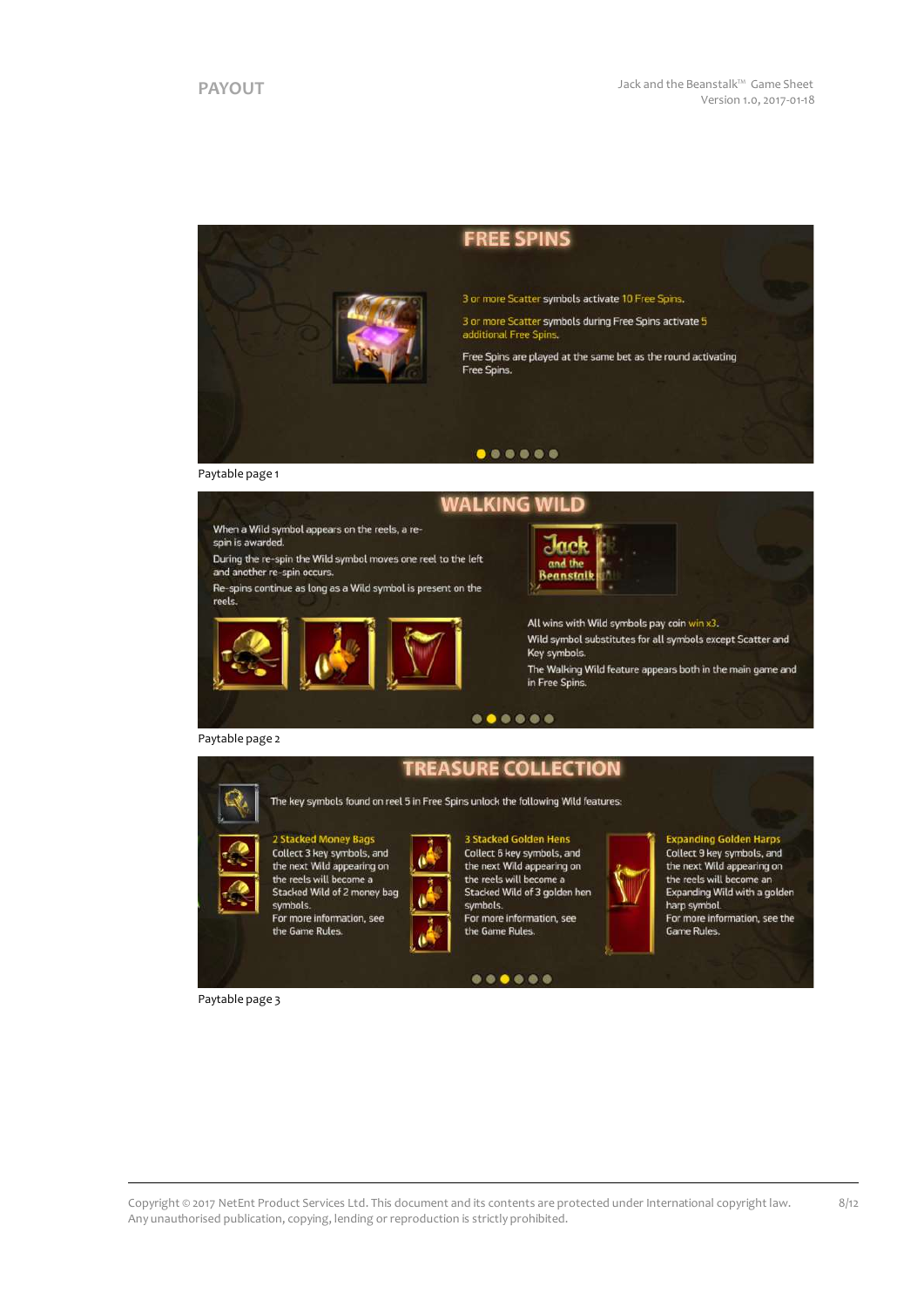

Paytable page 4



Paytable page 5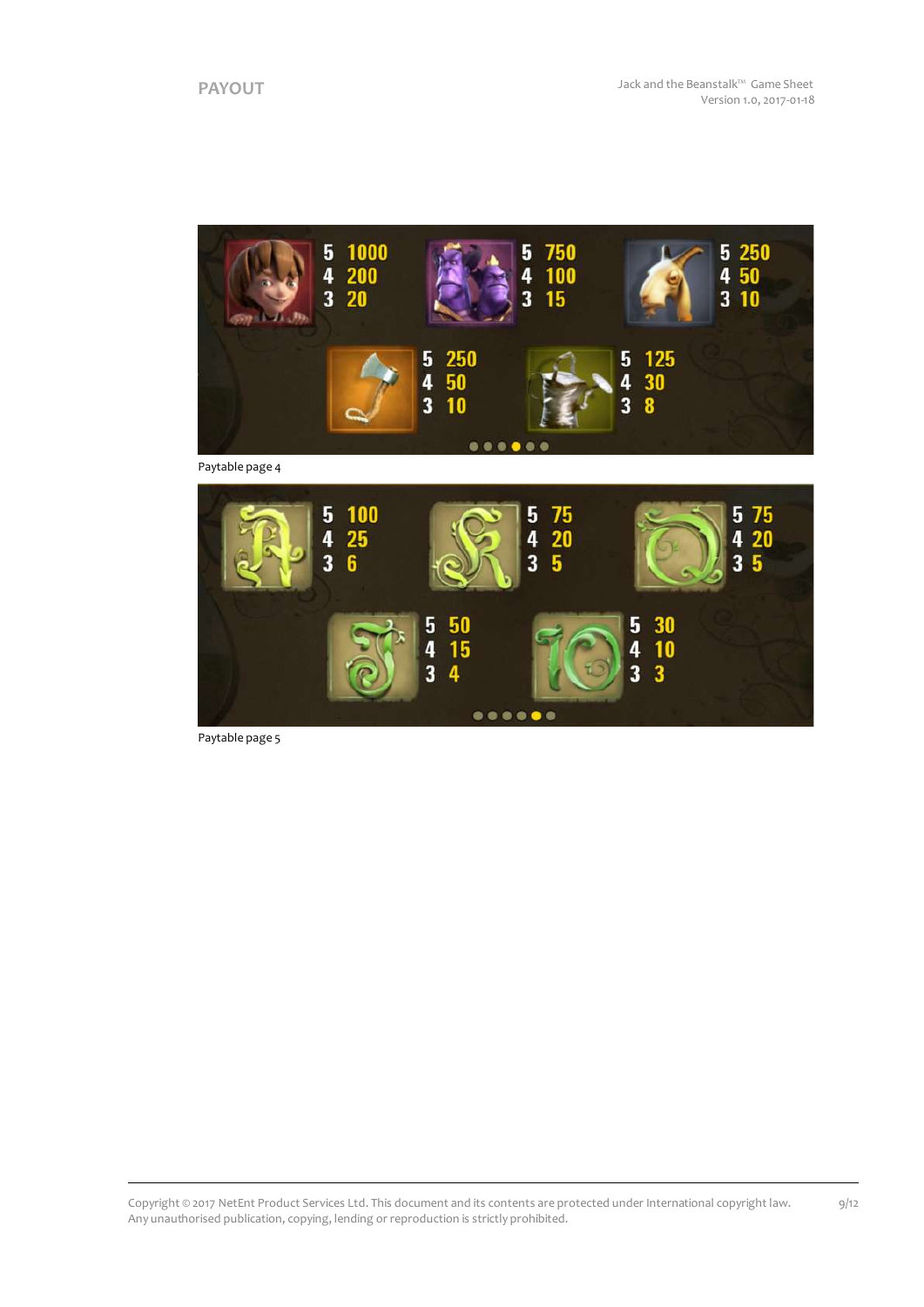# **Randomisation**

#### RANDOM NUMBER GENERATOR (RNG)

The algorithm used for random number generation (RNG) is Fortuna, a cryptographically secure pseudorandom number generator (PRNG) devised by Bruce Schneier and Niels Ferguson. For more information, see the document Random Number Generation.

The Random Number Generator and its implementation has been tested and approved/certified for randomness according to prevailing industry standards by an accredited, independent, 3rd party test facility.

### ALGORITHM FOR A RANDOM REEL POSITION

A reel represents an array of symbols where each symbol has an index ("a position").

- 1. A random number between 0 (zero) and the length of the reel is acquired.
- 2. The random number is added to the game as "the new reel position to use".

### **Malfunction Management**

If a player attempts to access a game using an invalidated session, (for example, due to inactivity or system restart) an error message is displayed in the game. The player can then log on again and resume game play. The game state is always stored so the player can resume game play exactly where he or she left off.

In case of an HTTP error, network timeout or server error a "technical error" message will be displayed to the player and the game will stay in an "unavailable" state until the player reloads the game at a time when the game becomes available.



If a session times out, a "session timeout" message will be displayed to the player and the game will stay in an "unavailable" state until the player reloads the game.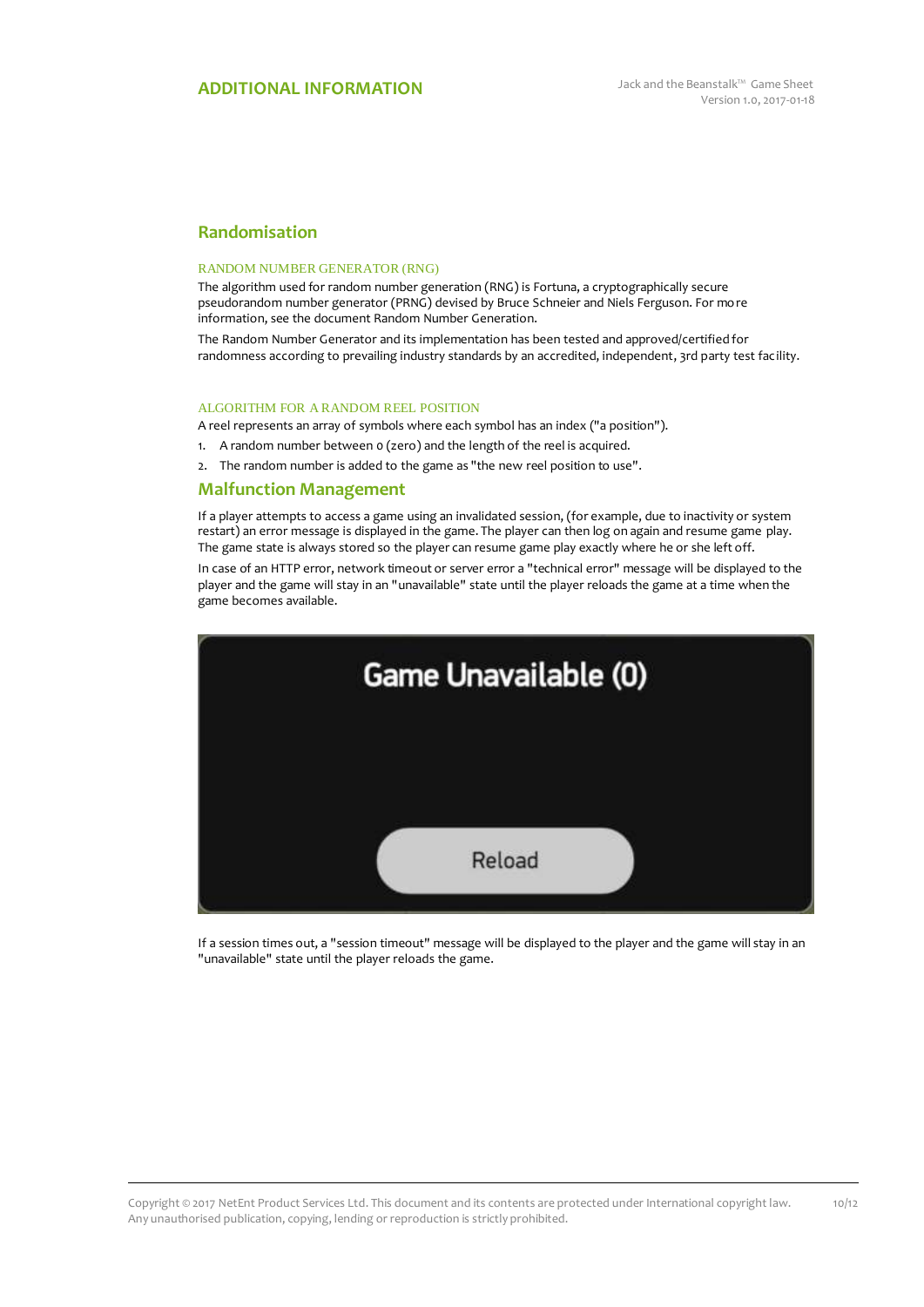

In case of an "out of money" event, an "out of money" message will be displayed to the player and the game will stay in an "unavailable" state until the player reloads the game.



(Italy jurisdiction only) Further information on management of malfunctions is also described in section 3.2.1 of the Gaming Platform (Progetto Della Piattaforma Di Gioco) document. This document provides details on how a player is informed of balance return payments and the technical process.

Information regarding session timeouts and malfunctions is provided to the player via the game rules. Specifically, the player is informed that "In the event of malfunction of the gaming hardware/software, all affected game bets and payouts are rendered void and all affected bets refunded."

### **Information to the Player**

Players receive a response required message every hour of continuous play: They cannot continue playing unless they respond to the message which provides them with details about the amount bet and won so far during game play.

Players also have access to their game session history and game rules from within the game at all times.

### **Game Simulation**

A demo version of the game is available at http://www.netent.com/games/